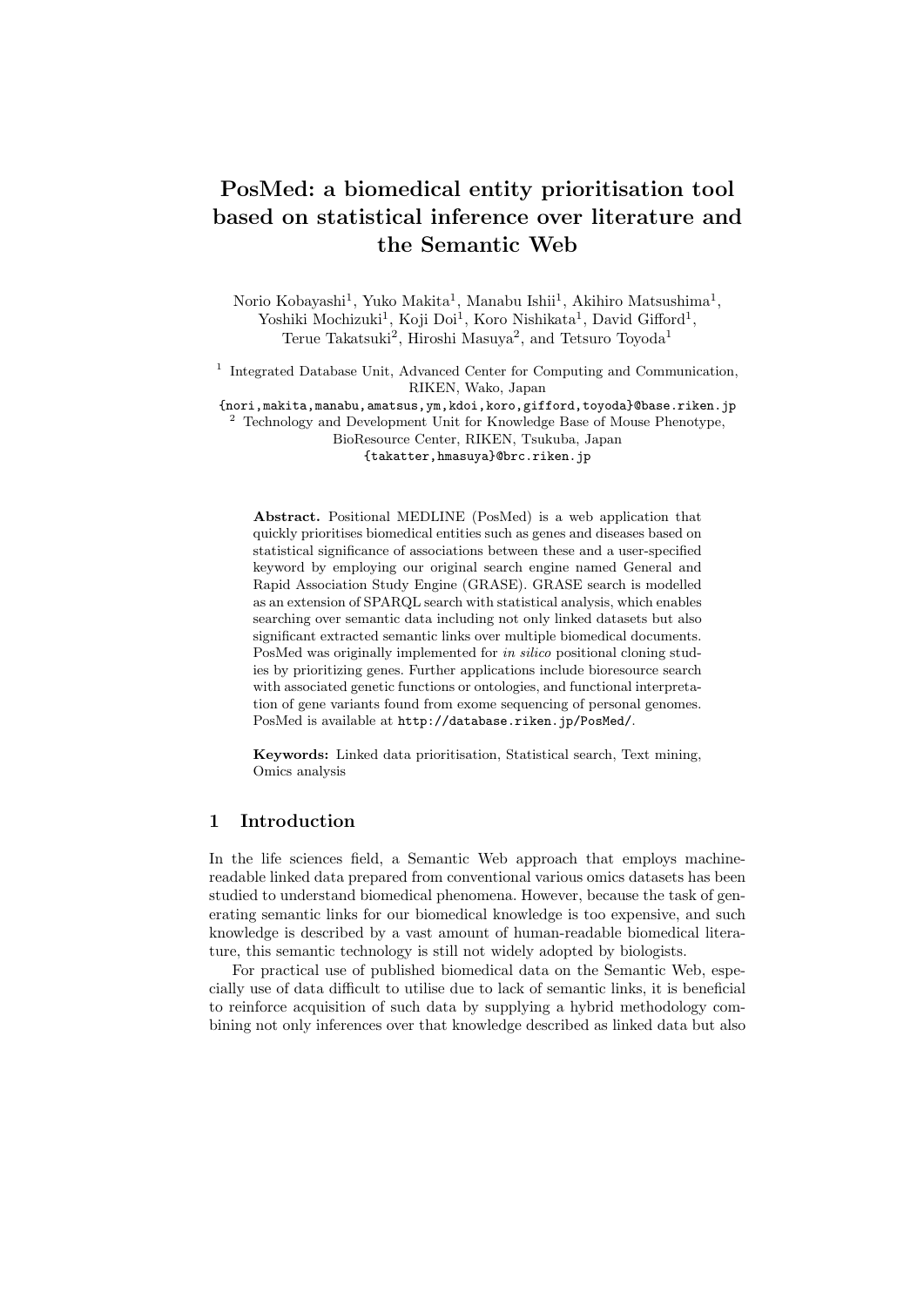#### 2 PosMed: a biomedical entity prioritisation tool

knowledge supported by statistical significance over a vast number of multiple raw documents.

Our implementation of this methodology is the search engine named GRASE [1]. To confirm the problem solving abilities of GRASE for the life sciences, we developed a simple but effective graphical user interface for GRASE called PosMed [2] and in 2005 published this service to be accessible by a user's web browser. We started with mouse and human gene prioritisation for in silico positional cloning, and so far extended datasets and the service for intelligent bioresource search and exome analysis for the next generation sequencing. The rest of this paper presents a computational model of GRASE search and problem solving examples using PosMed with our latest datasets.

## 2 Statistical search model of GRASE

GRASE search is modelled as an extension of SPARQL search with statistical analysis, which enables searching over semantic data including not only datasets in Resource Description Framework (RDF) but also significant extracted semantic links over multiple biomedical documents including MEDLINE abstracts.

Direct search (keyword  $\rightarrow$  entity) The GRASE search engine quickly prioritises biomedical entities such as genes, diseases, drugs and mouse strains based on statistical significance of associations with a user-specified keyword. More concretely, for each entity GRASE generates a 2  $\times$  2 contingency table  $\begin{pmatrix} a & b \\ c & d \end{pmatrix}$ consisting of the number of documents  $(a)$  where both the the keyword and the entity appear,  $(b)$  where the keyword appears but the entity does not appear,  $(c)$ where the keyword does not appear and the entity does appear, and  $(d)$  where neither the keyword nor the entity appear, then applies the Fisher's exact test to the contingency table to compute a P-value for the significance of the test.

Inference search (entity  $\rightarrow$  entity) GRASE further infers other entities from the result of direct search by applying semantic links described by RDF triples and statistically extracted co-citation relationships over two entities  $e_1$  and  $e_2$ appearing in a common document by applying Fisher's exact test against 2  $\times$ 2 contingency table  $\begin{pmatrix} a & b \\ c & d \end{pmatrix}$  consisting of the number of documents  $(a)$  where both  $e_1$  and  $e_2$  appear, (b) where  $e_1$  appears but  $e_2$  does not appear, (c) where  $e_1$  does not appear but  $e_2$  does appear, and (d) where neither  $e_1$  nor  $e_2$  appear. Therefore, an entity can be searched via a search path keyword  $\rightarrow$  entity<sub>1</sub>  $\rightarrow$ entity<sub>2</sub> and its significance computed as  $1 - (1 - p_d)(1 - p_i)$ , where  $p_d$  and  $p_i$  are P-values of direct search and inference search respectively.

## 3 Practical applications of PosMed

Since 2005, we have been extending datasets in PosMed to make it possible to follow an ever-changing trend of biomedical applications. Datasets currently introduced in PosMed are shown at http://database.riken.jp/PosMed/.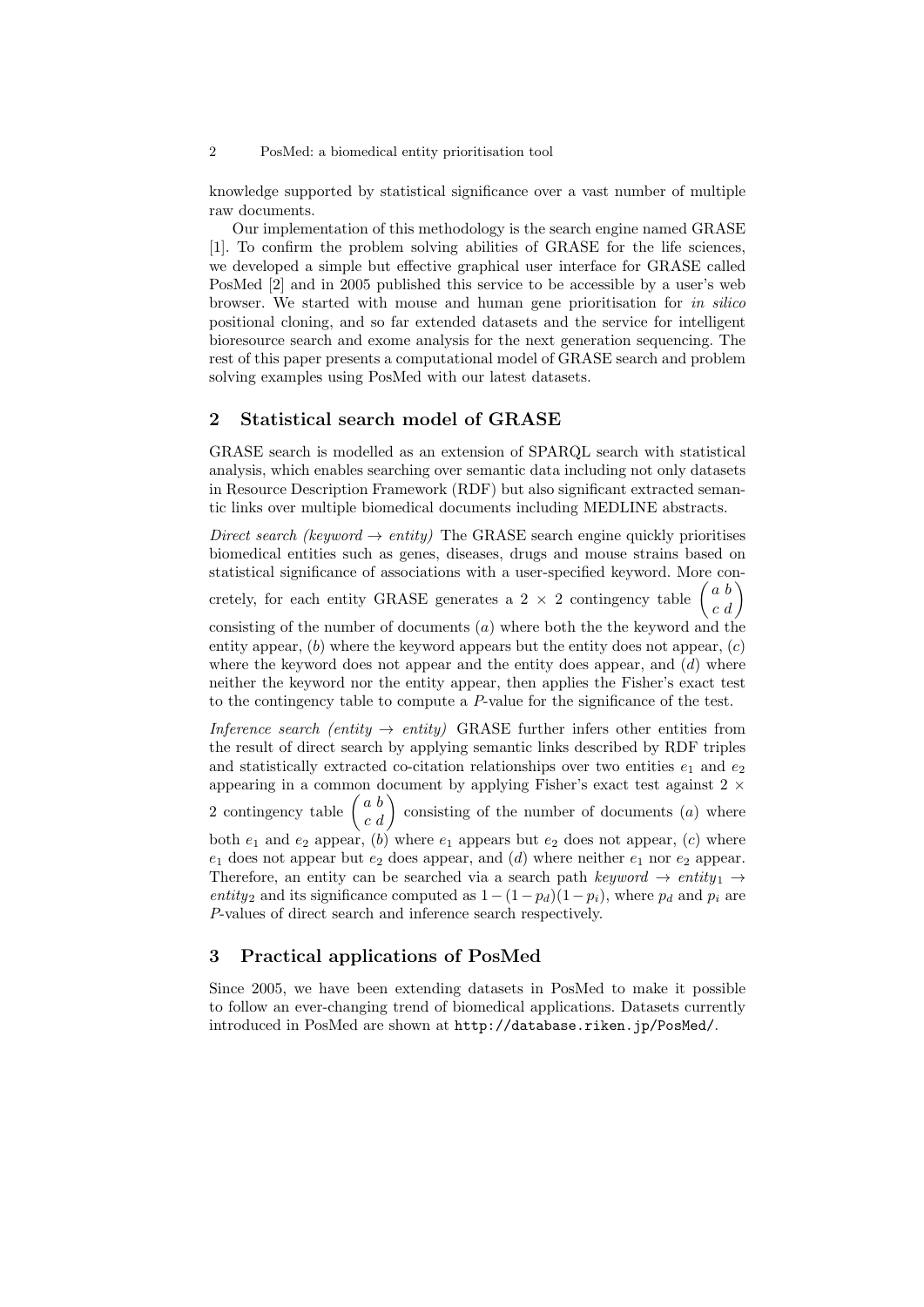#### 3.1 In silico positional cloning

A typical application of PosMed is searching genes with user-specified keywords and chromosomal intervals suggested by linkage analysis. So that inference searches can be performed such as mouse gene–drug inference and mouse gene– human gene inference, currently PosMed supports the following datasets:

- up to 352,000 entities including not only genes in mouse, human, rat,  $Ara$ bidopsis and rice, but also drugs, metabolites, diseases and mouse strains associated with document sets including up to 9,870,000 documents from MEDLINE abstracts, OMIM, gene annotation, molecular interaction, Open Biomedical Ontologies (OBO) [3] including Gene Ontology, Mammalian Phenotype, Human Disease Ontology and Plant Ontology, and
- up to 828,000 semantic links including homologue genes and mouse strain– gene relationships.

In order to realise quick response, the datasets listed above are distributed over 11 computers and these work in parallel.

PosMed was used to prioritise genes in the RIKEN large-scale mouse ENU mutagenesis project and contributed to successful identification of 65 responsible genes [4]. PosMed is also used worldwide and successfully narrowed candidate genes responsible for a specific function after QTL analysis [5].

#### 3.2 Bioresource search in mice and Arabidopsis

One conventional problem for a mouse bioresource database is that knockout strains are not used when the targeted gene has an unknown function and no observed phenotype. We introduced 19,885 mouse strains registered in the International Mouse Strain Resource (IMSR) [6] to discover wider resources than by simple keyword search over mouse strain catalogues and this accelerated bioresource utilisation, especially for those having fewer phenotypic annotations.

PosMed successfully connects these functionally unknown genes to known genes using molecular interactions, pathway information and co-citations and as a result enables suggestion of unobserved phenotypic bioresources. PosMed not only allows users to retrieve mouse bioresources directly with the user's keywords described in bioresource annotations, but also inferentially through corresponding documents for mouse and human genes, diseases, drugs, ontologies, pathways, metabolites, molecular interactions and MEDLINE abstracts.

As an extension to other species, we newly introduced 7,207 Arabidopsis bioresources and 823 Arabidopsis phenotype observations extracted by human literature curation, so that PosMed inferentially discovers Arabidopsis bioresources as well through correspoonding documents for genes, phenotypes, ontologies, co-expressions, molecular interactions and MEDLINE abstracts.

#### 3.3 Functional interpretation of gene variants

PosMed can also be applied to functional interpretation of genetic variants detected by exome sequencing studies using a next generation sequencer. Since